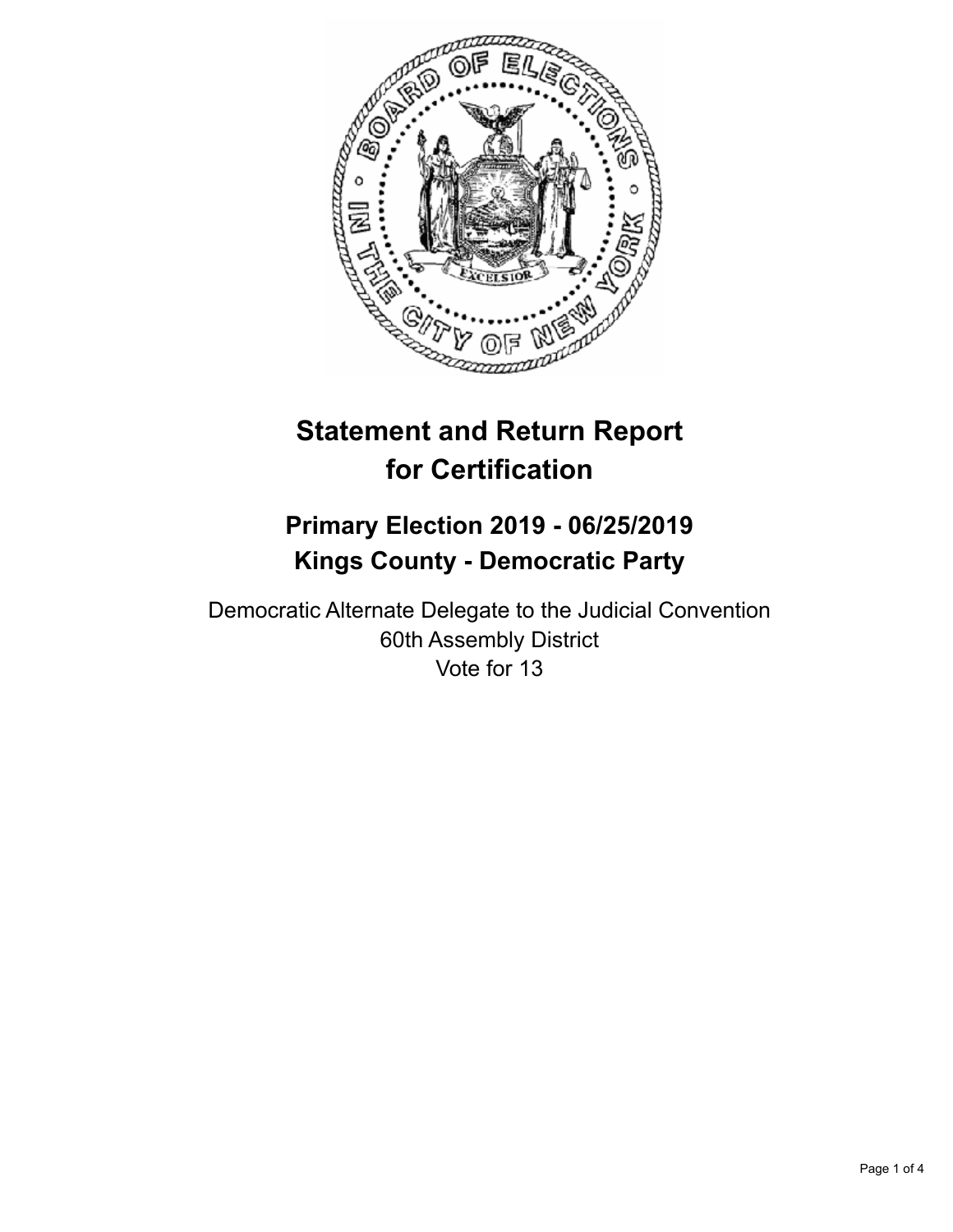

#### **Assembly District 60**

| <b>PUBLIC COUNTER</b>                                    | 2,467        |
|----------------------------------------------------------|--------------|
| <b>MANUALLY COUNTED EMERGENCY</b>                        | 0            |
| <b>ABSENTEE / MILITARY</b>                               | 114          |
| <b>AFFIDAVIT</b>                                         | 10           |
| <b>Total Ballots</b>                                     | 2,591        |
| Less - Inapplicable Federal/Special Presidential Ballots | 0            |
| <b>Total Applicable Ballots</b>                          | 2,591        |
| <b>INEZ D. BARRON</b>                                    | 1.582        |
| ROMANO JONES                                             | 629          |
| <b>TETINA BUNCHE-EVANS</b>                               | 547          |
| JASMINE-JADA SCOTT BRAYBOY                               | 679          |
| J'NAI S. BRAYBOY-TAYLOR                                  | 452          |
| JOHN C. WHITEHEAD                                        | 758          |
| <b>KORY TURNER-BEY</b>                                   | 586          |
| AMANDA DENNIS-JAMES                                      | 717          |
| <b>DAVID BEST</b>                                        | 670          |
| <b>LISA LASHLEY</b>                                      | 719          |
| <b>SEAN ROMAINE</b>                                      | 539          |
| <b>LESLIE WILLIAMS</b>                                   | 783          |
| ROSENDA ALEXANDER                                        | 601          |
| <b>OMAR ALEXANDER</b>                                    | 633          |
| JUSTINE A. WILLIAMS                                      | 719          |
| <b>FRANCINE CUTLER</b>                                   | 521          |
| AMONI BROWN (WRITE-IN)                                   | 1            |
| ELIJAH SILVA (WRITE-IN)                                  | 1            |
| KAI BARKSDALE (WRITE-IN)                                 | $\mathbf{1}$ |
| KAISSAN BARKSDALE (WRITE-IN)                             | 1            |
| LION DIXON (WRITE-IN)                                    | 1            |
| STEFAN JAMES (WRITE-IN)                                  | 1            |
| UNATTRIBUTABLE WRITE-IN (WRITE-IN)                       | 1            |
| VINSAH WILLIAMS (WRITE-IN)                               | 1            |
| YARAH ONEIL (WRITE-IN)                                   | 1            |
| <b>Total Votes</b>                                       | 11,144       |
| Unrecorded                                               | 22,539       |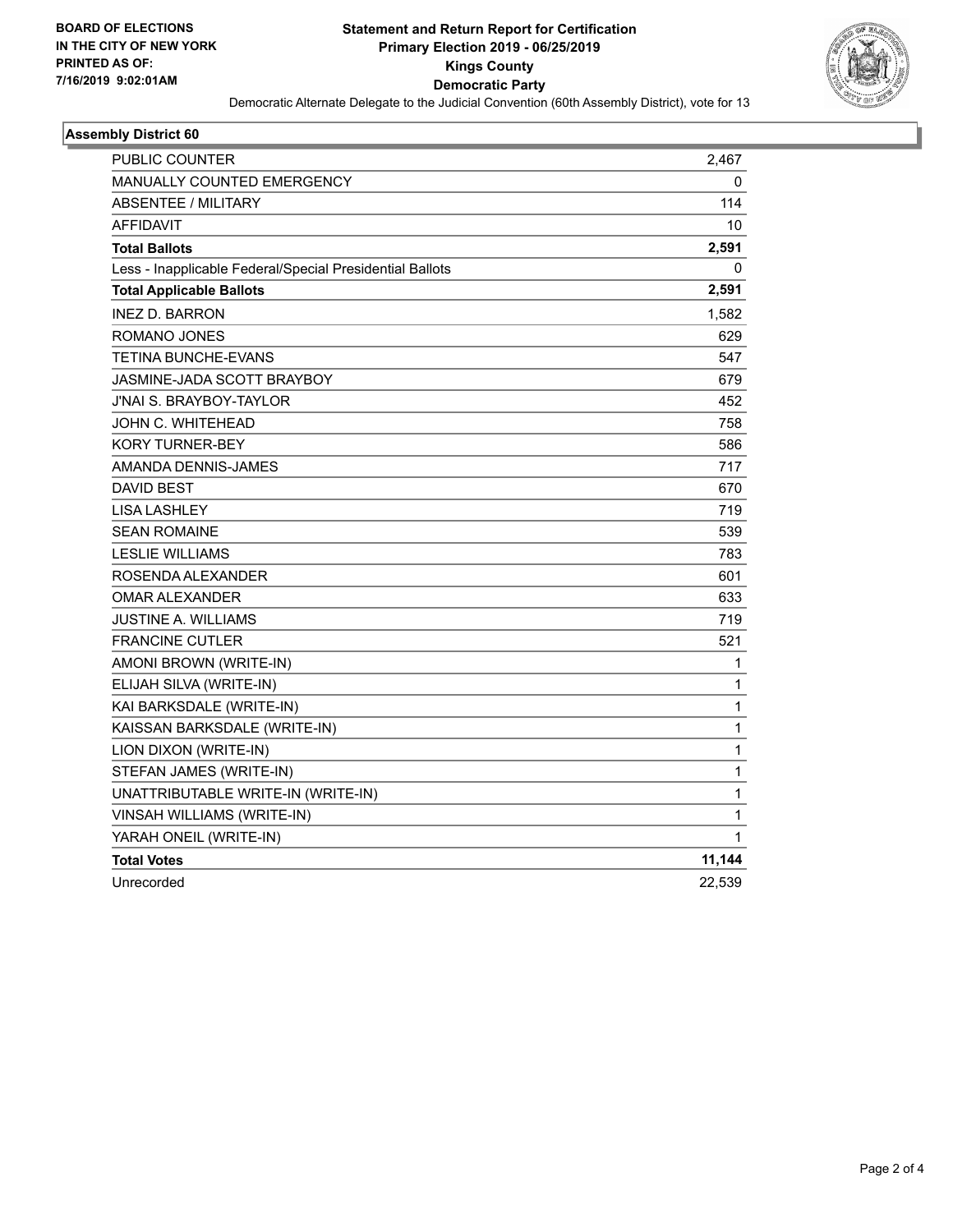

#### **Total for Democratic Alternate Delegate to the Judicial Convention (60th Assembly District) - Kings County**

| <b>PUBLIC COUNTER</b>                                    | 2,467        |
|----------------------------------------------------------|--------------|
| MANUALLY COUNTED EMERGENCY                               | 0            |
| <b>ABSENTEE / MILITARY</b>                               | 114          |
| <b>AFFIDAVIT</b>                                         | 10           |
| <b>Total Ballots</b>                                     | 2,591        |
| Less - Inapplicable Federal/Special Presidential Ballots | 0            |
| <b>Total Applicable Ballots</b>                          | 2,591        |
| <b>INEZ D. BARRON</b>                                    | 1,582        |
| ROMANO JONES                                             | 629          |
| TETINA BUNCHE-EVANS                                      | 547          |
| JASMINE-JADA SCOTT BRAYBOY                               | 679          |
| <b>J'NAI S. BRAYBOY-TAYLOR</b>                           | 452          |
| JOHN C. WHITEHEAD                                        | 758          |
| <b>KORY TURNER-BEY</b>                                   | 586          |
| AMANDA DENNIS-JAMES                                      | 717          |
| DAVID BEST                                               | 670          |
| <b>LISA LASHLEY</b>                                      | 719          |
| <b>SEAN ROMAINE</b>                                      | 539          |
| <b>LESLIE WILLIAMS</b>                                   | 783          |
| ROSENDA ALEXANDER                                        | 601          |
| <b>OMAR ALEXANDER</b>                                    | 633          |
| JUSTINE A. WILLIAMS                                      | 719          |
| <b>FRANCINE CUTLER</b>                                   | 521          |
| AMONI BROWN (WRITE-IN)                                   | 1            |
| ELIJAH SILVA (WRITE-IN)                                  | 1            |
| KAI BARKSDALE (WRITE-IN)                                 | $\mathbf{1}$ |
| KAISSAN BARKSDALE (WRITE-IN)                             | 1            |
| LION DIXON (WRITE-IN)                                    | 1            |
| STEFAN JAMES (WRITE-IN)                                  | $\mathbf{1}$ |
| UNATTRIBUTABLE WRITE-IN (WRITE-IN)                       | 1            |
| VINSAH WILLIAMS (WRITE-IN)                               | 1            |
| YARAH ONEIL (WRITE-IN)                                   | 1            |
| <b>Total Votes</b>                                       | 11,144       |
| Unrecorded                                               | 22,539       |